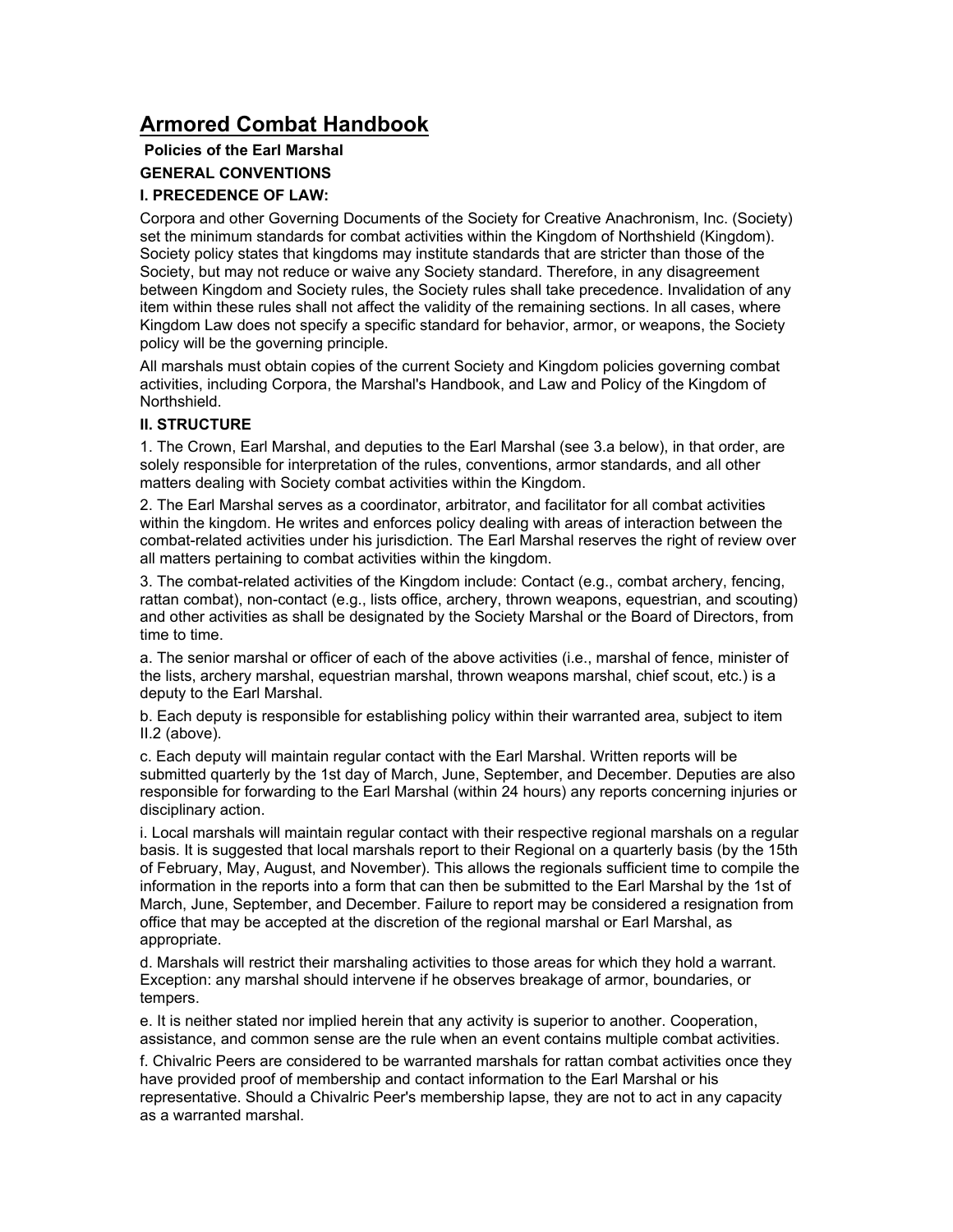#### **III. MINOR PARTICIPANTS**

1. Definition: for the purpose of these rules, a minor is defined as any person who has not attained his/her eighteenth (18th) birthday. Emancipated minors are to be considered as adults.

2. No minor shall be allowed to participate in adult armored combat activities. These activities include the following: combat, marshaling, scouting, banner bearing, and combat archery.

#### **IV. PROBLEM RESOLUTION**

1. All marshals have the responsibility to maintain the standards of the Society and the Kingdom or marshaled activities. If the marshal feels that action is required against any individual who fails to meet standards (this includes failure of armor inspection, excessive force, repeated nonacknowledgment of blows, etc.), the marshal shall inform the individual of the action to be taken and send a written report to the regional marshal (or the Earl Marshal, if the marshal taking action is a regional marshal) reporting the action within 24 hours if at all possible.

2. Any individual informed of an action may appeal to the Earl Marshal if they feel that the action is inappropriate or disproportionate to the offense.

3. The Earl Marshal, when asked for appeal, will respond to the individual. If this appeal is still unacceptable to the individual, a further appeal will be made to the Crown who, in consultation with the Earl Marshal, will set a date for the individual to present his/her case to the Crown. If the action taken initially involved the revocation or suspension of authorization, the authorization will remain in suspension until the date of the hearing with the Crown.

4. The Earl Marshal will make every attempt to facilitate a speedy process for dealing with issues.

## **CONVENTIONS OF COMBAT**

The Conventions of Combat are found in the S.C.A., Inc. Marshals Handbook. In general, these conventions are in addition to those already listed in the governing policies of the society Marshal and the Marshal's Handbook. Conventions in those texts may not be repeated here, however they are in effect as Kingdom standards and shall be adhered to as the minimum requirement. The Kingdom may have stricter requirements than those listed in the above-mentioned texts.

## **I. CALIBRATION**

1. For purposes of calibration, all fighters are presumed to be wearing a hauberk over padded gambeson, boiled leather arms and legs, and an open face, iron helm with nasal and chain mail drape.

a. Blows or thrusts to the face require less force than elsewhere, due to the helm having an open face. Tip slashes to the face need not be taken due to the nasal and drape. Thrusts to the face are good if they move the helm. Target for a face thrust is defined as an area running from the eyebrows down to the collarbones across the entire width of the face.

b. The entire body is legal target with the exception of the hand, up to and including one inch above the bend of the wrist; and the lower leg, up to and including one inch above the knee. While the groin and throat are legal targets, and should be taken as kills, blows to those areas are strongly discouraged.

2. All fighters are expected to take into account the nature of the weapon being used and the point of impact when judging the effect of blows they receive.

a. Blows should be struck properly oriented and with sufficient force for the weapon being used.

b. Mass weapons (axe/mace) and two-handed weapons, which strike on or above the hip socket or inside the shoulder socket, are fatal.

c. A blow that strikes with sufficient force and properly oriented shall be considered effective regardless of what it hit prior to striking a legal target.

d. A blow begun after a hold is not a legal blow and need not be accepted.

e. A blow that includes dropping the weapon at the moment of impact need not be counted.

## **II. TOURNAMENT BEHAVIOR**

The Rules of the Lists are found in the S.C.A., Inc. Marshals Handbook.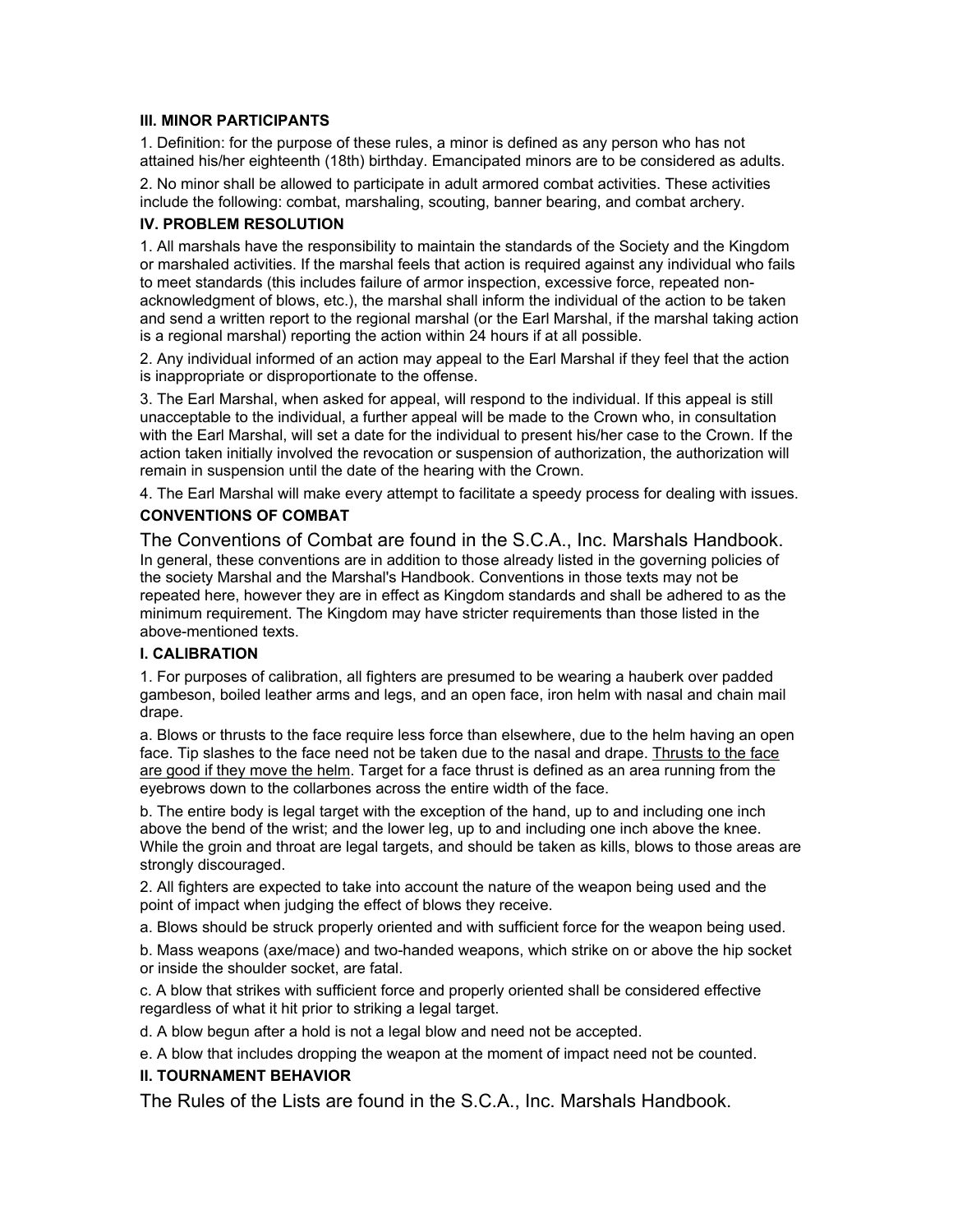For rules governing Combat Archery, Projectile Weapons, and Thrown Combat Weapons see the Policies of the Combat Archery marshal.

## **ARMOR AND WEAPON STANDARDS**

In general, the standards for armor and weapons in the Kingdom of Northshield will be Society standards. Particular requirements of the Kingdom of Northshield are listed here. The equipment listed here is that required by the Society. It is strongly suggested that an individual consider their own level of skill and weapons forms when deciding on the amount of armor to be worn. Beginners are strongly advised to wear considerably more armor than is required, particularly on the shoulders, forearms, abdomen, and thighs. The Society minimum armor standard is the amount of armor that is believed to reduce the risk inherent in SCA combat to an acceptable level. This should not be taken to mean that the Society minimum will prevent you from being injured. Additional armor above and beyond that which is required may reduce the inherent risk in SCA combat to a level lower than that achieved by use of the Society minimum armor standard.

#### **I. ARMOR**

Please see the Society Marshal's guidelines for armor standards. All heavy weapons fighters must meet this standard to take part in rattan combat. Combat archers shall be armored as fullcontact fighters with the exception of the "archer's gauntlet" for the draw hand as described in the Combat Archery rules.

#### **II. WEAPONS**

Additional requirements for weapons construction may be found in the Society Marshal's Handbook. Those standards are the minimum standards to be adhered to when constructing weapons for SCA combat. The Kingdom of Northshield may have stricter standards. No metal may be used in the striking surface of any weapon.

#### **PROCEDURE FOR AUTHORIZING FOR HEAVY WEAPONS COMBAT**

In order for an individual to become authorized to participate in heavy weapons combat in the Kingdom of Northshield, the following conditions must be met:

1. Prior to taking the field for the authorization procedure, a prospective fighter MUST be questioned as to if they have read and understood the Rules of the Lists, Combat Conventions, and armor requirements of both the SCA, Inc. and the Kingdom of Northshield. If they answer "no" to this question, the authorization cannot take place until the necessary rules, conventions, and laws have been read and understood. Additionally, prior to taking the field for the authorization procedure, the prospective fighter MUST read and sign the combat waiver portion of the Northshield Fighter Authorization form.

2. A prospective fighter must pose no unnecessary risk of injury to themselves or their opponent.

3. A prospective fighter must be able to demonstrate some defensive capability.

4. A prospective fighter must be able to demonstrate some offensive capability.

5. A prospective fighter must also maintain their composure when "pressed" by the sparring partner. They should not display complete collapse of defense or become confused to the point of inaction. They should not lose control of their temper.

6. Two warranted Northshield marshals, one of whom is not from the candidate's home group and has had no active part in their training, must witness the authorization procedure. Both of these marshals themselves must be warranted marshals. Additionally, at least one of the marshals must be authorized in the weapons form in which the prospective fighter is attempting to authorize. That is, if the individual wishes to authorize in polearm, one of the marshals must also be authorized in polearm.

7. The Northshield Fighter Authorization form must be filled out and signed by both of the marshals and the authorizing individual and submitted to the group MOL or Kingdom MOL as appropriate.

#### **NON-CONTACT PARTICIPATION**

The Kingdom of Northshield recognizes scouting as a form of non-contact participation. Individuals wishing to participate in battles as scouts shall meet the following requirements.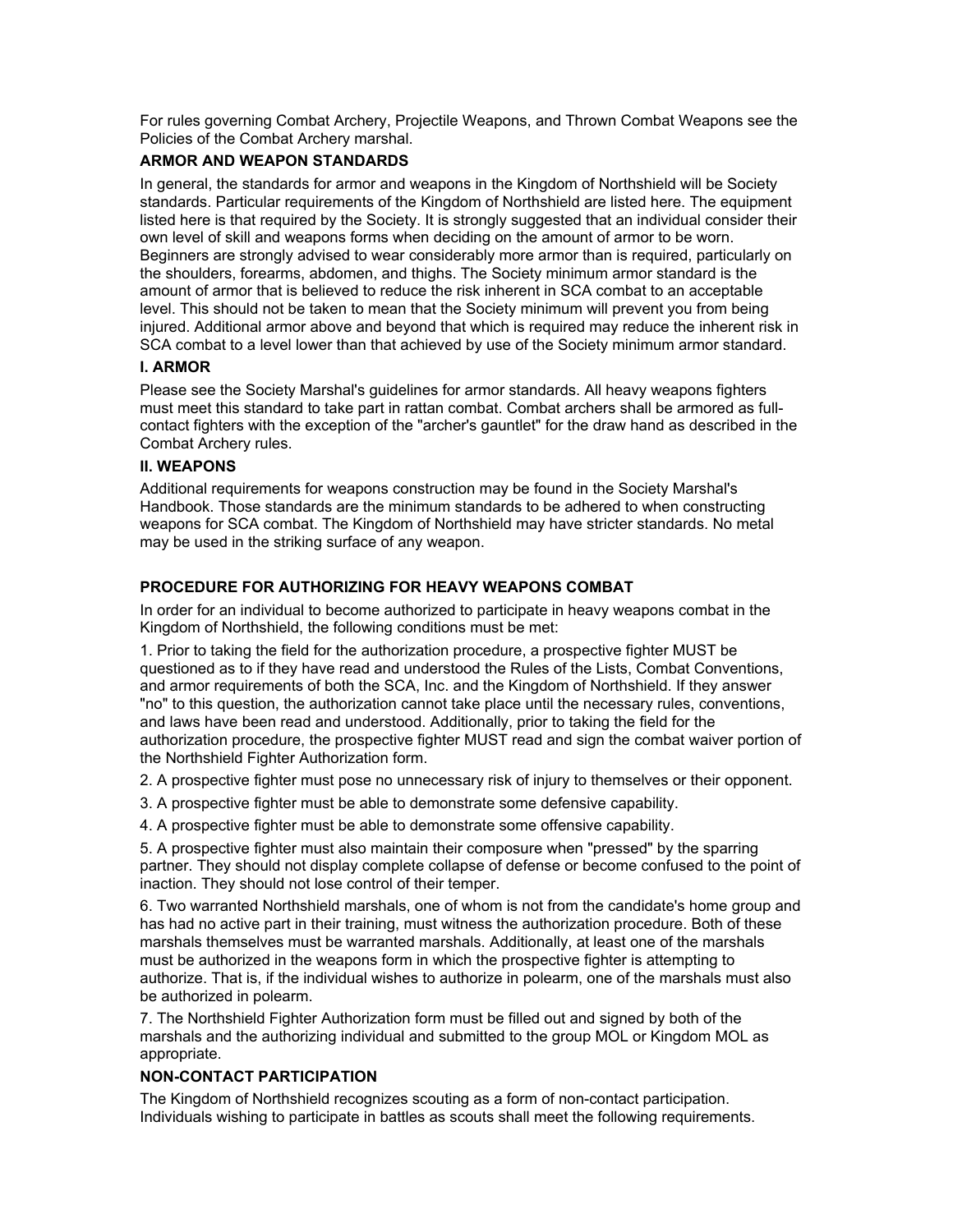1. All participants shall meet the age requirements as listed above.

2. Helms must be constructed of at least 16-gauge steel and shall have a grill that will not allow a legally constructed weapon to touch the face. Helms may be painted any one solid color. Camouflage paint is not acceptable. The helm must be marked as that of a non-contact participant according to the Society standard.

3. Scouts shall not carry any live steel, weapon, walking stick, staff, or any sort of implement that could cause them to be mistaken for a full-contact participant.

4. Any fully armed and armored heavy fighter who approaches within 10 feet and declares them to be dead can kill a scout. Note that the fighter and scout must be within 10 feet of each other, not within 10 feet of the end of the weapon. A fighter may declare only one scout dead at a time.

5. All scouts must be authorized as non-contact participants and be inspected prior to entering a battle. The Earl Marshal or his representative(s) shall have the authority to authorize scouts and inspect scouts before battle.

#### **PROCEDURE FOR BECOMING A WARRANTED MARSHAL OF NORTHSHIELD**

In general, individuals wishing to become warranted marshals of Northshield should be fighters of some experience and shall meet the requirements outlined below. Individuals who are not authorized fighters but wish to become marshals will be evaluated on a case-by-case basis by the Earl Marshal.

The Earl Marshal of Northshield shall institute such standards and procedures for the warranting of heavy combat marshals as shall be deemed necessary.

1. All marshals shall be acceptable to both the Earl Marshal and the regional deputy in the region in which they reside. If the individual desiring to become a marshal is not well known to the warranting official, the regional marshal or Earl Marshal may require that the individual present letter(s) of recommendation as part of the warranting process. The number of letter(s) to be obtained is at the discretion of the regional marshal or the Earl Marshal. This letter(s) should be from individuals with whom the Earl Marshal or regional deputy is familiar. This letter(s) of recommendation should attest to the suitability of the individual to be a marshal. Preferably one of these letters should be from a member of the Order of the Chivalry.

2. Marshals must be thoroughly versed in the rules contained within the Marshal's Handbook and the additional and particular requirements of the Kingdom of Northshield and be willing to enforce these rules at all times. Marshals must be familiar with the customs and traditions of rattan combat as practiced in the Kingdom of Northshield.

3. Marshals shall thoroughly inspect all weapons and equipment for compliance to SCA and Kingdom standards prior to use. Weapons and armor inspection MUST take place before each and every official SCA practice and event.

4. The marshals of a tournament bout have absolute say of a fighter's conduct in the Lists. They may summarily eject a fighter who is guilty of misconduct or unsafe behavior as outlined in the Rules of the Lists and Kingdom Combat Conventions.

5. All marshals must be members of the SCA, Inc.

6. All warrants are valid as long as the marshal's SCA membership is valid. The Crown or Earl Marshal may revoke warrants at any time. All marshals must provide the appropriate regional marshal an updated contact information in the event that they move. Additionally, at the expiration of the authorization card the marshal must also execute a new Marshal Warrant form. Marshals must also provide the Kingdom MOL with updated membership information each time their membership is renewed.

Failure to comply with the above policies and any additional Society requirements may result in suspension or revocation of a marshal's warrant.

The Kingdom of Northshield will be using only combatant archery. Arrows may be either golf tube or siloflex. Specific requirements are below. These rules are subject to revisions as required. Suggested Marshal's Kit

1. A caliper or dowel to measure eye slots/helm openings. A 1" dowel is okay provided it is checked to see that it is really 1" in diameter.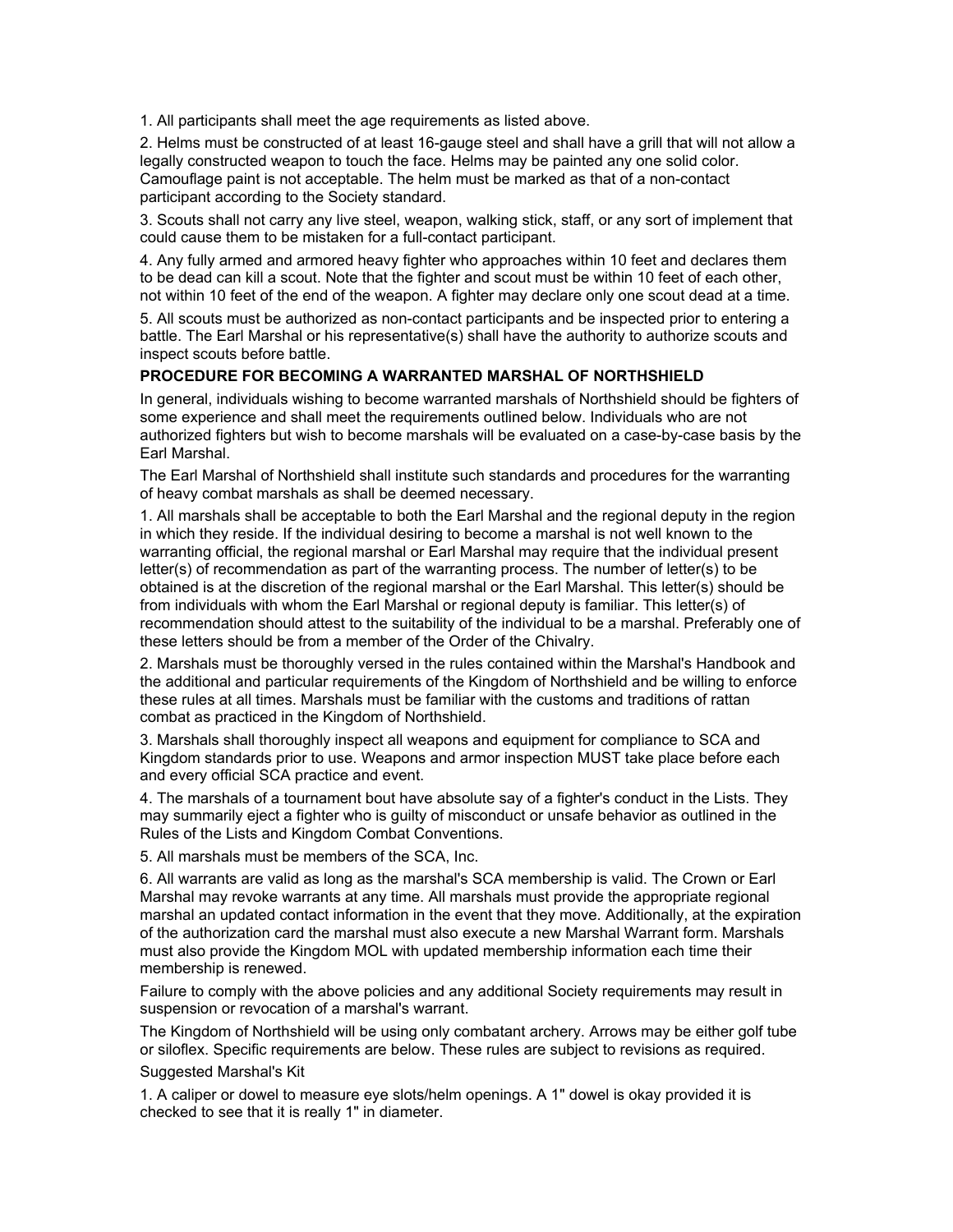2. A ruler or caliper to measure arrow shafts and arrow tips.

3. Eye protection for yourself and some to lend to the other marshals.

4. A marshal's tabard(s).

5. A marshal's baton.

## **I. Rules of Engagement**

A. Combat Archery

1. Arrows must hit squarely and point first to be considered good.

2. Arrows may be fired at a target from any angle (even from behind). Minimum distance for a full draw will be ten (10) feet. Handbows must use restraint when firing inside this minimum. No crossbow may fire inside the ten (10) foot minimum.

3. Arrows need not hit with the same force as a rattan weapon to be considered good.

4. Glancing arrows may kill if they strike another target squarely with point first.

5. If an arrow strike is good, it kills whoever it hit (no matter whose side they are on).

6. Firing into crowds of spectators (armed or otherwise) and outside the safety zone is prohibited and calls for the repeal of the offender's authorization.

7. Golf-tube arrows found on the field may be reused if they pass a quick visual inspection to check for obvious defects. Fiberglass arrows may not be gleaned from the field.

8. Arrows may be blocked by shields, pavices, and weapons. Weapons may block but not strike sideways at an arrow.

9. Archers must not use their bows to block rattan.

10. All combatants shall be considered engaged and recognized by archers when the marshal gives the lay-on signal.

11. All parts of the body above the knees and above the wrists are legal targets for archers as with rattan combat. However, catching arrows or batting them out of the air with one's hand will cause the loss of that hand.

12. Scouts are not legal targets. Archers kill scouts by coming within 10 ft. and calling out "Scout, you're dead."

13. Archers are killed when struck by a weapon or by yielding to an approaching fighter.

14. Archers acknowledge their deaths by holding their bows vertically above their heads or dropping to the ground.

15. Combat archers are allowed to carry and use other weapons if they hold an additional authorization for that weapon. Archers are allowed to draw their rattan weapons only after they have sheathed, handed off, or placed their bows off the field. Bows may not be thrown on the ground in order to draw a rattan weapon. Archers with heavy weapons may carry shields on their backs. These shields are considered part of the archer's armor (offering no extra protection) until their heavy weapons have been drawn and their shields put in place. Archers/fighters may switch from archery to another weapons form and back again, multiple times, during a battle as long as they remain "list legal" for each weapons form.

#### B. Combat Throwing Weapons

1. Any authorized fighter may use combat throwing weapons (there is no separate combat throwing weapon authorization).

2. Standard armor requirements for hand protection applies (full gauntlet for fighters, half-gauntlet for archers) for throwing weapons.

3. Combat throwing weapons must be thrown in order to kill.

- 4. Rules governing "good hits" for combat arrows apply to javelins and throwing axes.
- 5. Throwing weapons may be repeatedly thrown as long as they are not structurally damaged.
- 6. Throwing weapons may be used simultaneously with other weapons forms.

C. Catapults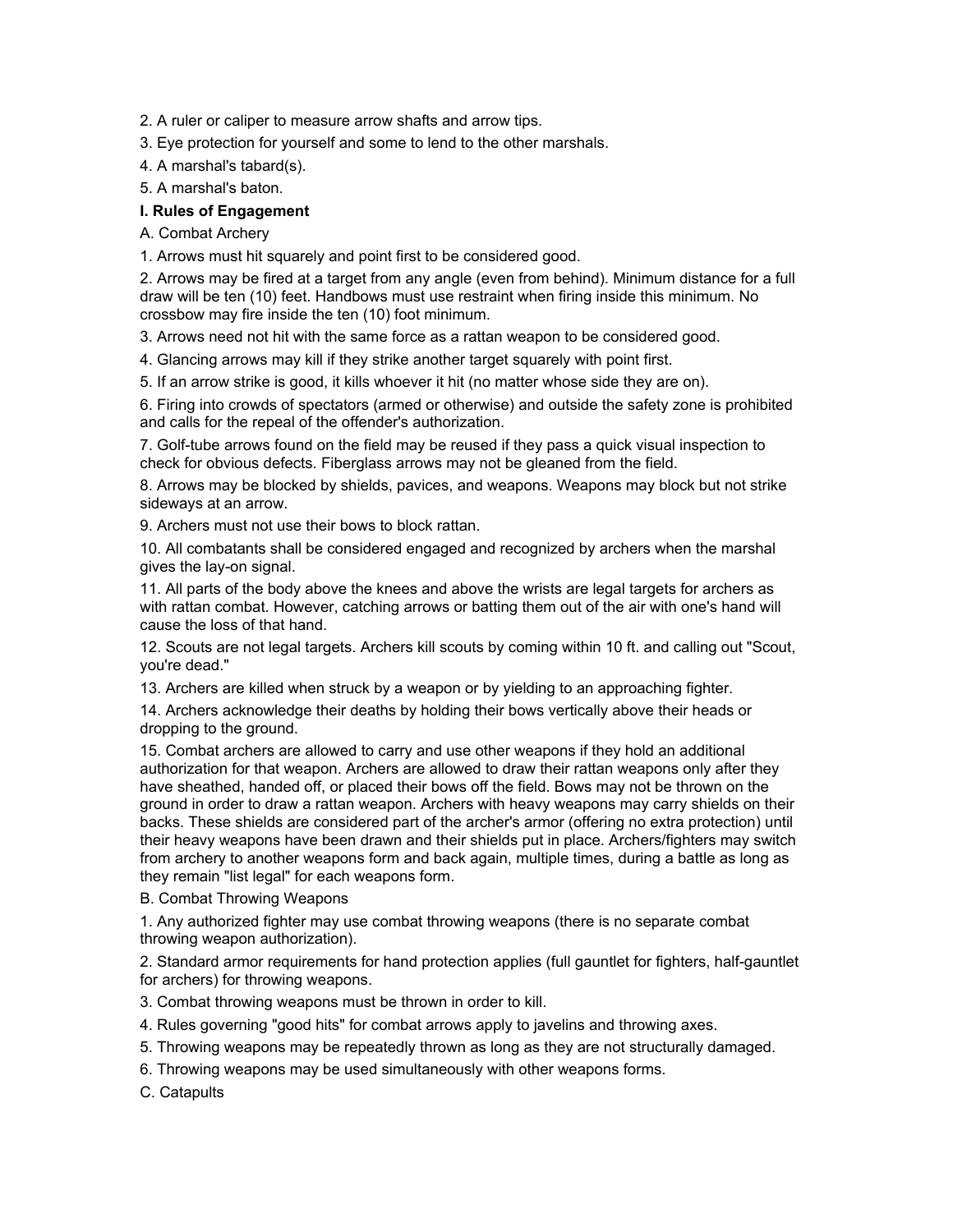1. Catapults will be restricted to a "catapult zone." Only catapults and their operators will be allowed in this zone.

2. All people within the catapult zone must wear a heavy helm and a padded gambeson to protect against enemy catapult fire.

3. Ammunition may be gleaned from the field by armored fighters, archers, or scouts and reused.

4. Catapults may be destroyed by an opposing fighter by pointing their weapon within 15 ft. and saying out loud "destroyed." Catapults may also be destroyed if opposing catapult fire touches a catapult or any of its operators. If a catapult is destroyed, the operator and anyone assisting in its operation are dead and must leave the field or lay down.

5. Catapult fire kills everyone it touches, and cannot be blocked by shield. However, projectiles are considered "dead" when they touch the ground. Friendly fire kills.

II. Equipment

A. Combat Archery Armor

1. Combat archers have the same armor requirements as rattan fighters.

2. Combat archers shooting longbow and recurves must wear a full gauntlet or equivalent on their bow hand and a half-gauntlet with a street-hockey glove on their draw hand. Crossbowmen may wear half-gauntlets with street-hockey gloves on both hands.

B. Bows

1. Recurve, longbows, and crossbows are permissible. Compound bows are not allowed.

2. When using golf-tube arrows: The weight of any bow is limited to 1000 inch pounds or less. Inch pounds are calculated by multiplying the poundage of the bow at full draw times the distance (in inches) of the string at rest to the string at full draw. For example: a 50# bow with a 28" arrow has a draw distance of 20" (50#  $\times$  20" = 1000 ip).

3. When using fiberglass arrows: The weight of any bow is limited to 600 inch pounds or less. Inch pounds are calculated by multiplying the poundage of the bow at full draw times the distance (in inches) of the string at rest to the string at full draw. For example: a 30# bow with a 28" arrow has a draw distance of 20" (30#  $\times$  20" = 600 ip).

4. Crossbows may not exceed 1000 inch pounds when using golf tubes and 600 inch pounds when using fiberglass shafts. Inch pounds are determined by multiplying the length of the power stroke by the pounds of pull at the locked position on the string.

C. Combat Arrows - Golf Tube & Siloflex

1. Arrow shafts must be made out of golf-tube material. The outer diameter of the tube is at least 1-1/4" in diameter. They may be of any length.

2. Tips may be constructed of closed-cell pipe-insulation foam. Shafts must be plugged with a pine dowel (2" in length) to prevent the foam from downing the shaft of the arrow. The dowel may penetrate up to 1" into the arrow tip. A minimum of 1" of foam must protrude beyond the tip of the dowel. Arrow tips must be at least 1 1/2" in diameter.

3. Tennis balls may also be used as tips. All tennis-ball tips must be attached to the shaft by 1/8" twisted nylon/dacron cord and reinforced with nylon filament (strapping) tape.

4. All arrow tips must be marked with contrasting tape.

5. Fletching must be made of soft, flexible material such as foam or duct tape. The edges must be rounded.

6. Additional weight beyond what is required to construct the arrow is not allowed. However, spray insulation foam may be applied to the inside of arrow shaft, or double tubing with a second golf tube may be used to add rigidity.

7. All arrows must be marked with the owner's SCA name and local group.

8. Arrow nocks may not exceed 3/4" in length.

D. Throwing Weapon Construction

1. Javelins